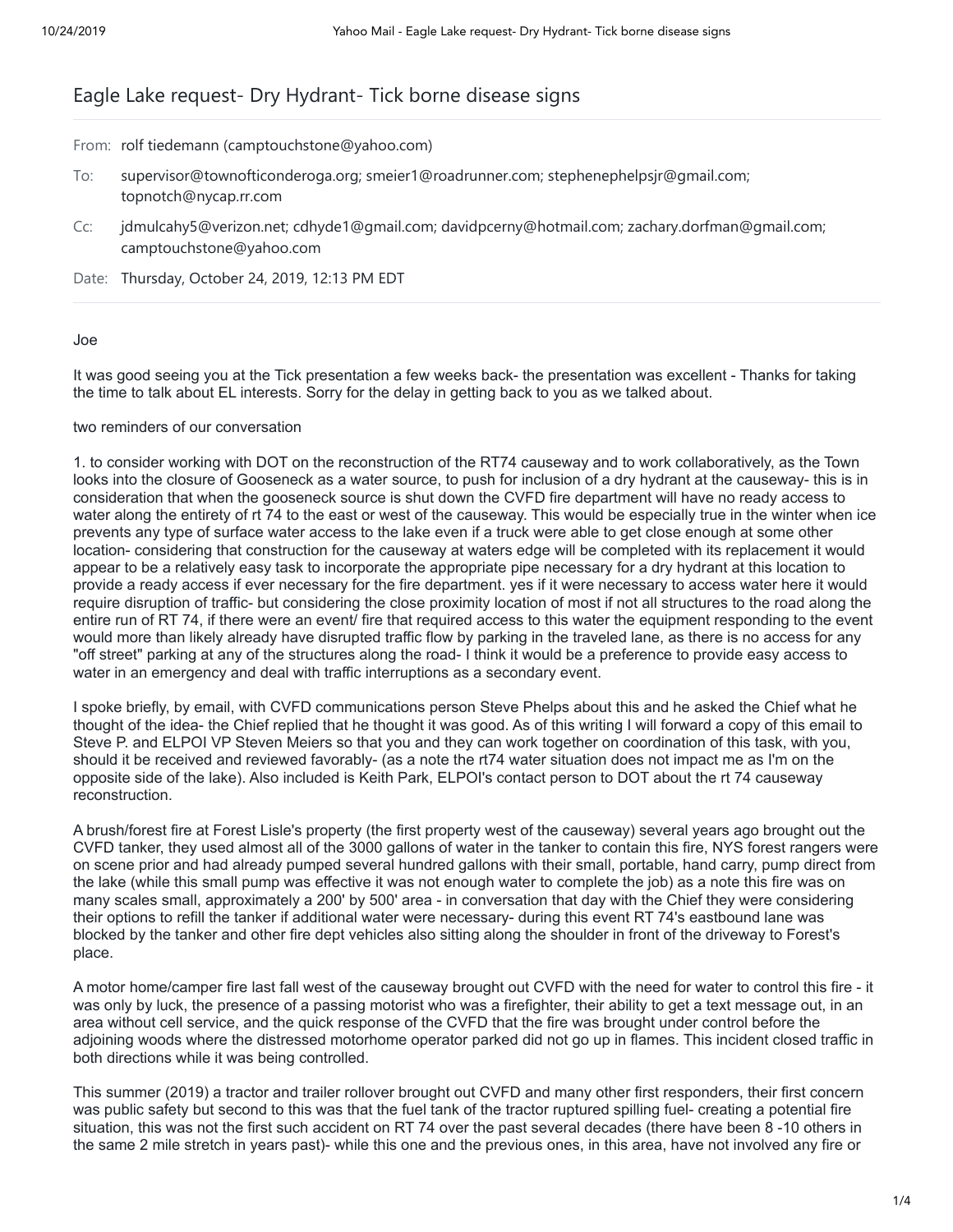need for water, several incidents on the Chilson Hill portion of RT 74 in the past have, with the amount of traffic, both truck and car, that travels daily on RT 74 one might assume that at some point significant water might be needed for an emergency situation.

Unless a replacement/ ready source of water to feed the current 2 wet hydrants currently on the gooseneck system are provided in the "waterplan" going forward, a dry hydrant might be a good alternative.

2. A request for you to reach out to the DEC/APA for ELPOI (Rolf Tiedemann to complete the task) to be able to post 2 of the professionally made Tick borne (Lyme) disease signs handed out at the presentation (see images of them below) one by Dept of Health and second by CDC- indicating possible presence of ticks and concern for Lyme and other tick borne diseases. One set of signs would be posted at the boat launch and the second set at the Crown Point Community Use Area (AKA beach/ campground).

ELPOI has or had permission, from a decades ago request, to install and post 2 sign boards 1 at each of the boat launch and beach for posting information about ELPOI, invasives and boater safety, these sign boards are kept up to date by the ELPOI and are currently full, posting of these new signs would be on either the post holding our signs or an appropriate anchorage near the existing signs. In the years post their original installation, DEC/APA has piggy backed on these sign posts with many of their own of all varieties, thus diminishing the original intent of the sign idea by ELPOI for alerting lake user of the presence of Milfoil in EL.

As part of this request/ conversation with the DEC, ELPOI would also ask you to request that DEC/APA consider some very limited and basic ground vegetation/ weed management at this popular community gathering spot- keeping the weeds "mowed" while not allowed as part of the Wild Forest management practices, it would be appropriate here to ask for making an exception to protect our communities health, by keeping the weeds/ grass to a level that discourages tick populations. Several lake residents reported this summer either finding ticks on themselves and/or being bitten by ticks, several of these also being treated for confirmed Lyme symptoms. All of these reports were associated with and from contact with the immediate EL shore areas.

Thank you for consideration of the above 2 items, your interest in working with the ELPOI Officers on matters that affect the EL community of residents. The positioning of the Ti Police radar sign was appreciated by many residents that I spoke with- their comment was that they would like to see its presence continue and that while the sign slowed down some, they still felt a need, going forward, for greater Police presence for enforcement in the future.

Rolf Tiedemann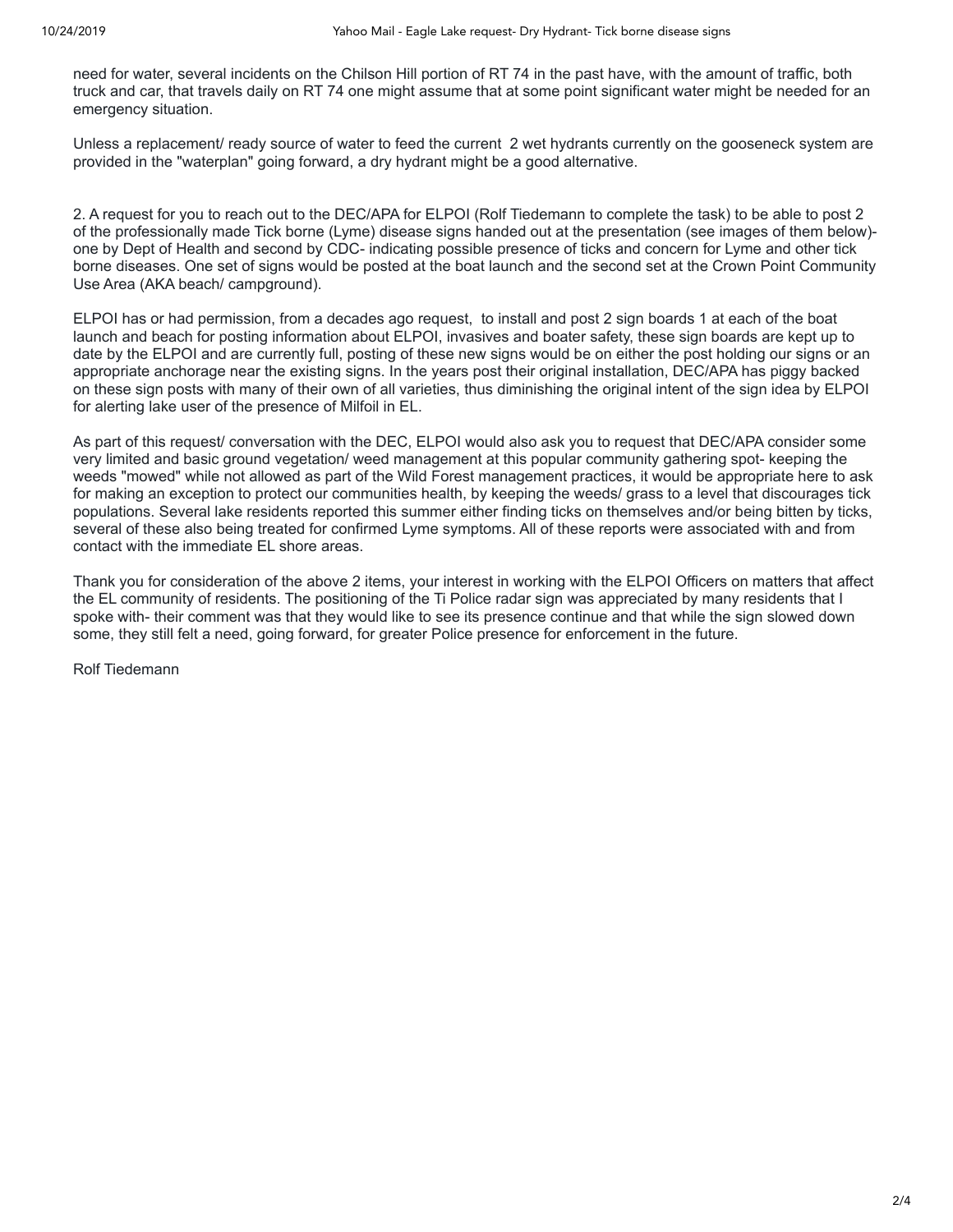